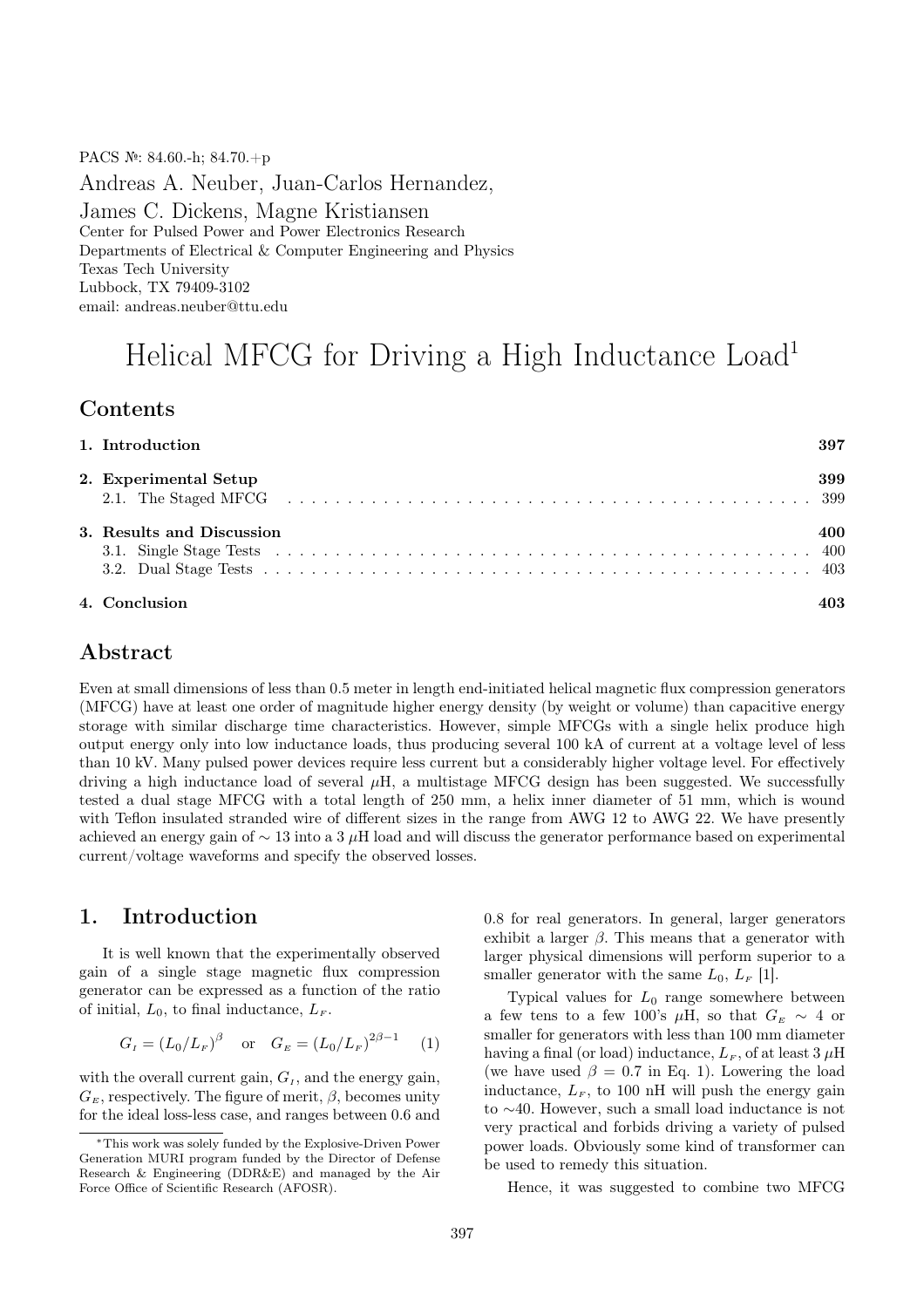





Fig. 1. Staged MFCG connected to an inductive load, LL. Storage capacitor (50  $\mu$ F) – CS, Closing switch – S0, field coil for first stage – L1, Crowbar for  $L2 - S1$ , first stage coil – L2, primary of dynamic transformer – L3, Crowbar for  $L4 - S2$ , secondary of dynamic transformer  $- L4$ . See Table 1 for specific helix dimensions.

stages, the first one having a small load inductance, thus a large energy gain, and the second stage having a large final load inductance, effectively stepping up the voltage level of the first stage as it is necessary for pushing a large current in a limited amount of time into the inductive load. The key to this approach is that the load inductance of the first stage is used as the field coil for the second stage. Hence, the flux produced by the first stage is effectively trapped by the second stage.

When comparing a dynamic transformer (flux trapping) with a conventional transformer, it was found that the latter produces somewhat higher energy gain [2]. However, the former requires a smaller number of components and isolates the load from current-flow until the second stage operates.

Most documented two-stage MFCGs have been

rather large, however, a two-stage generator with 60 mm constant diameter was reported to produce an energy gain of 10 (4.5 kJ) [3]. A larger variant with 100 mm diameter first stage and tapered second stage produced a gain of 11.9 (2.8 kJ) at a higher efficiency. The limiting factor is the insulation thickness of ∼0.5 mm for a hold-off voltage of about 50 kV between the helices, thus reducing the effective coupling coefficient between the coils.

It was also experimentally found that the second stage by itself has a higher efficiency compared to series operation with the first stage. A reduction of 50 % in efficiency due to the mutual inductance between the first and second stage is believed to be the reason for this smaller efficiency [3].

We will describe the mechanical design and the operation of a small staged system utilizing flux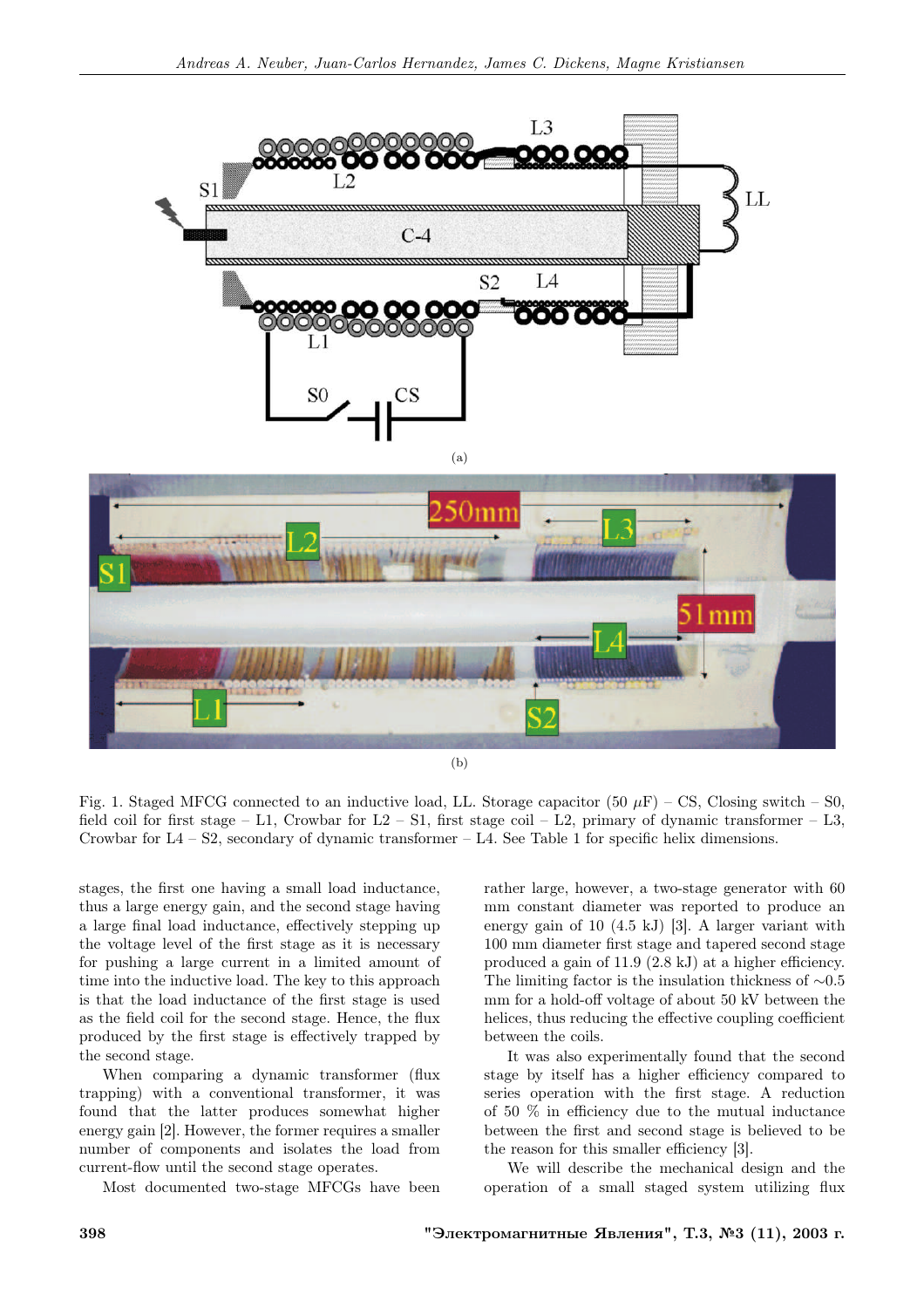

Fig. 2. Energy and current amplification condition plot for L4 using the crowbar pin configuration. Upper curve – Current amplification, see Equation  $(4)$ ; bottom curve – Energy amplification, see Equation (5).

trapping, with 51 mm helix diameter, 250 mm length, and a standard  $3 \mu$ H load inductance.

Two different dynamic transformer configurations, crowbar disk and pin, have been tested in combination with the first stage and by itself, with the crowbar pin configuration showing a better performance when it is used in combination with the first stage.

Intrinsic and ohmic flux losses as well as the energy and current amplification have been quantified separately to determine the cause of the different performances, showing a notable difference between them.

## 2. Experimental Setup

#### 2.1. The Staged MFCG

The smallest wire pitch used for the staged MFCG was set to 1.25 mm. Following the relationship between the armature's expansion angle,  $\theta$ , and the pitch, p,

$$
\Delta a = \frac{p}{4} \tan \theta,\tag{2}
$$

partial turn-skipping can be avoided [4] if the armature is round and centered with respect to the helix within  $\Delta a \sim 0.08$  mm. We consider this required level of accuracy as only moderate so that we could utilize the manufacturing methods previously applied to our single stage, single pitch generators, which we primarily studied to gain insight in the basic physics of these generators [1]. In brief, the helices L2, L4 followed by L1 and L3, see Fig. 1, are wound on a mandrel and held in place by thin layers of epoxy. We paid specific attention to the layer between two helices, so that air voids were almost completely



Fig. 3. Energy and current amplification condition for L4 using the crowbar disk. Upper curve – Current amplification, see Equation (4); bottom curve – Energy amplification, Equation (5).

avoided.

Before removing the mandrel, we added mechanical strength to the MFCG by inserting the generator into a PVC pipe and casting the space between generator and pipe with epoxy (overall thickness of outer layer  $\sim$ 25 mm). The seamless aluminum armature, 25 mm diameter, 2 mm wall, was partially annealed, thus ensuring proper expansion up to the helix diameter of 51 mm.

We chose the initial generator pitch as small as reasonably possible in order achieve a sufficiently large  $dL/dt$  to overcome the initially large resistance,  $R(t)$ of the generator. Starting with the lumped circuit equation for the MFCG,

$$
L(t)\frac{dI(t)}{dt} + \alpha \cdot I(t) \cdot \frac{dL(t)}{dt} + I(t) \cdot R(t) = 0 \quad (3)
$$

it can be easily derived that

$$
\alpha \cdot \left| \frac{dL(t)}{dt} \right| / R(t) > 1,\tag{4}
$$

to have an instantaneous current gain  $> 0$ , cf. Fig. 2. The parameter  $\alpha$  describes the intrinsic flux loss and has a typical value of  $\sim$  0.8 for our small generators  $(0 < \alpha \leq 1, \alpha = 1$  means no intrinsic loss). Or even more restricting, for an instantaneous energy gain  $> 0$ the following has to be true, cf. Fig. 3:

$$
(2\alpha - 1) \cdot \left| \frac{dL(t)}{dt} \right| \bigg/ 2R(t) > 1. \tag{5}
$$

Two variants of the final stage were tested, one with a simple, Teflon-insulated pin as crowbar, S2 as shown in Fig. 1, and another with a crowbar made of a ∼ 0.2 mm thin disk with a central hole diameter about 4 mm larger than the armature diameter. Additionally, the disk had a single radial slot for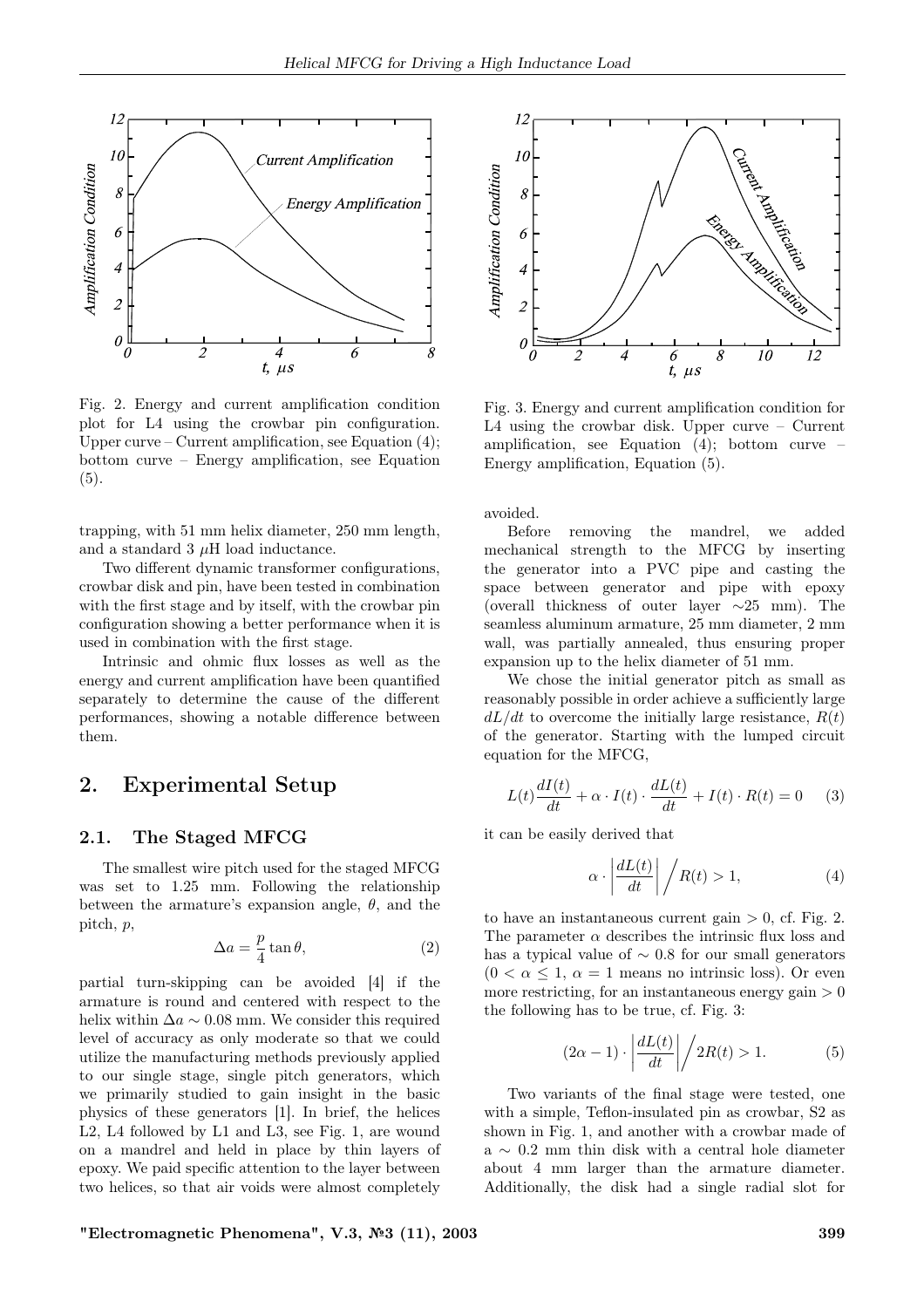| #  | Wire             | turns<br>#     | inductance           |
|----|------------------|----------------|----------------------|
| L1 | AWG 14, formvar  | 15             | $10 \mu H$           |
|    | $\rm AWG$ 22     | 40             |                      |
|    | $2 \times AWG12$ | 6              |                      |
| L2 | $3 \times AWG12$ | 3              | $52~\mu\text{H}$     |
|    | $4 \times AWG12$ | $\overline{2}$ |                      |
|    | $5 \times$ AWG12 | 1              |                      |
| L3 | 7 x AWG12        | $\sim 2.5$     | $\sim 300~\text{nH}$ |
| L4 | AWG20            | 32             | $29~\mu$ H           |
| LL | AWG12            | $\sim 9$       | $3 \mu H$            |

Table 1. MFCG helix dimensions and inductances

avoiding induced eddy currents in the disk. We had successfully used this type of crowbar in numerous previous experiments with our single stage generators [5] and we used the same approach for the input crowbar, S1, cf. Fig. 1. The load inductance for the second stage was fixed at  $3 \mu$ H for all shots.

The conditions for current and energy multiplication of the output stage are met during the entire operation of the output stage, L4, with crowbar pin configuration, see Fig. 2. Replacing the pin with a crowbar disk causes the amplification condition to drop below unity for the first 2 to 3  $\mu$ s, thus more energy is dissipated than produced during this early phase, see Fig. 3. Meaning, that from this point of view the crowbar disk geometry should exhibit poorer performance. The average  $dL/dt$  of helix L2 is  $\sim$  8  $\Omega$ , which is distinctly larger than the wire resistance of initially  $\sim 1 \Omega$  (resistance measured at 100 kHz frequency). The helix L1 is wound with AWG 14 magnet wire; all other helices are standard Teflon insulated copper wire (all wires off-the-shelf).

We used stranded AWG 12 for the ease of winding the wire onto the mandrel (the smaller wires were solid). No grooves were machined into the mandrel and the correct pitch was adjusted utilizing custom gages. Standard etchant was applied to the Teflon insulated wires before winding the helices, and the simple solder joints between the helices were insulated with Teflon tape and shrink tubing.

The 3  $\mu$ H load inductance was wound on a nonmagnetic core and placed about 150 mm away from the generator's output end.

## 3. Results and Discussion

#### 3.1. Single Stage Tests

The experimental behavior of the first and second



Fig. 4. Seed current for L1 extending solely over the first 40 turns of L2 (two lower curves) and covering all of L2 (upper curve).



Fig. 5.  $dI/dt$  and current output of the first stage only, L2. Seed current was 12.8 kA and the energy gain was 20.

stage was observed separately by capacitor seeding either one of them without the other attached. These experiments revealed that the most efficient helix configuration for the first stage is achieved by limiting the helix length of field coil L1 to the first 40 x AWG 22 turns of L2. This ensures that L1 forms a voltage step-up transformer with L2. If L1 is chosen to span the entire length of L2, a significant amount of energy is pushed back into the capacitor seed current circuit, see upper curve in Figure 4. The output load for the first stage test was set to 350 nH, which is close to the inductance of field coil L3.

The first stage by itself produced an energy gain of 20 when seeded with  $\sim$  13 kA. (7.8 kJ output energy).

It should be noted that we decreased the roughly 400 J seed energy to  $\sim$  100 J for the staged MFCG shots as the induced voltage in the second stage at the high energy level could reach 100 kV or more, surely causing breakdown of the insulation. Generally, the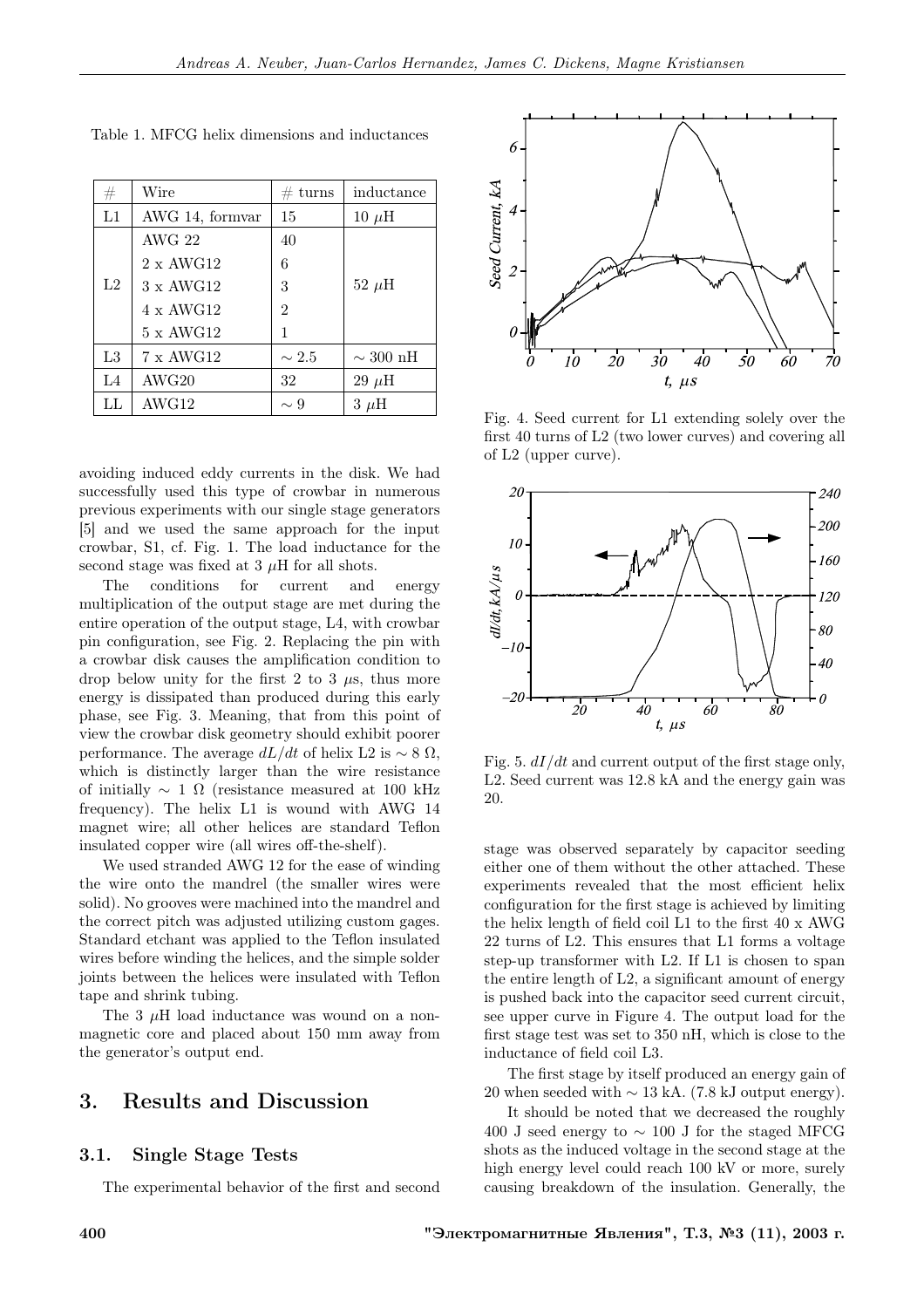

Fig. 6.  $dI/dt$  and current output for the second stage only with crowbar pin. Seed current was 20 kA into the field coil  $L3 = 200$  nH and the energy gain was 0.9.



Fig. 7.  $dI/dt$  and current output for the second stage only with crowbar disk. Seed current was 19 kA into the filed coil  $L3 = 200$  nH and the energy gain was 0.6.

simple solder joints utilized for joining the wires with varying pitch as well as L2 and L3 are operating close to flawless, see Figure 5.

The sharp drop in  $dI/dt$  at about 38  $\mu$ s signals the moment when the armature has wiped out the first 40 turns (AWG 22) of the helix L2. About 12  $\mu$ s earlier, the armature is contacting the crowbar, S1, the flux established by L1 is trapped by L2, and  $dI/dt$  exhibits a distinct positive slope when the first turns of L2 are wiped out. After about 28  $\mu$ s of total runtime (at  $t \sim 61 \,\mu s$  in Fig. 5), the first stage is burned and  $dI/dt$ goes negative.

Comparing the performance of the two geometries of the second stage, with crowbar pin, see Figure 6, and with crowbar disk, see Figure 7, reveals the inferior performance of the crowbar disk design with a 30 % smaller energy gain.

Starting with the fundamental circuit equation for



Fig. 8. Flux loss for the second stage MFCG into a  $3 \mu$ H load with crowbar pin. The crowbar pin connects the second stage with the armature at the first turn at 0  $\mu$ s.



Fig. 9. Flux loss for the second stage into a 3  $\mu$ H load with crowbar disk. The armature takes  $\sim$  5.4 µs to expand from initial crowbar to the first turn.

the second stage, we quantified the contributions of intrinsic and ohmic flux losses to the combined loss [6], see Figs. 8 and 9. This approach requires as input the time-dependent inductance,  $L(t)$ , and resistance,  $R(t)$ , which we calculated using a 3D eddy current solver accounting for magnetic field diffusion and proximity effects.

Approximately 10 % of flux is lost due to ohmic heating at the time of contact with the first turn of the crowbar disk design, Figure 9, compared to the crowbar pin, that has no losses at the same point, 0  $\mu$ s in Figure 8, ending with 26  $\%$  and 18  $\%$  of flux lost due to ohmic heating, respectively at 12.7  $\mu$ s and 7.3  $\mu$ s.

Since crowbar disk and pin have the same  $L(t)$ and  $R(t)$  starting from the first helix turn to the end, the intrinsic flux losses have shown to be very similar in both cases with 29 % and 31 % lost respectively,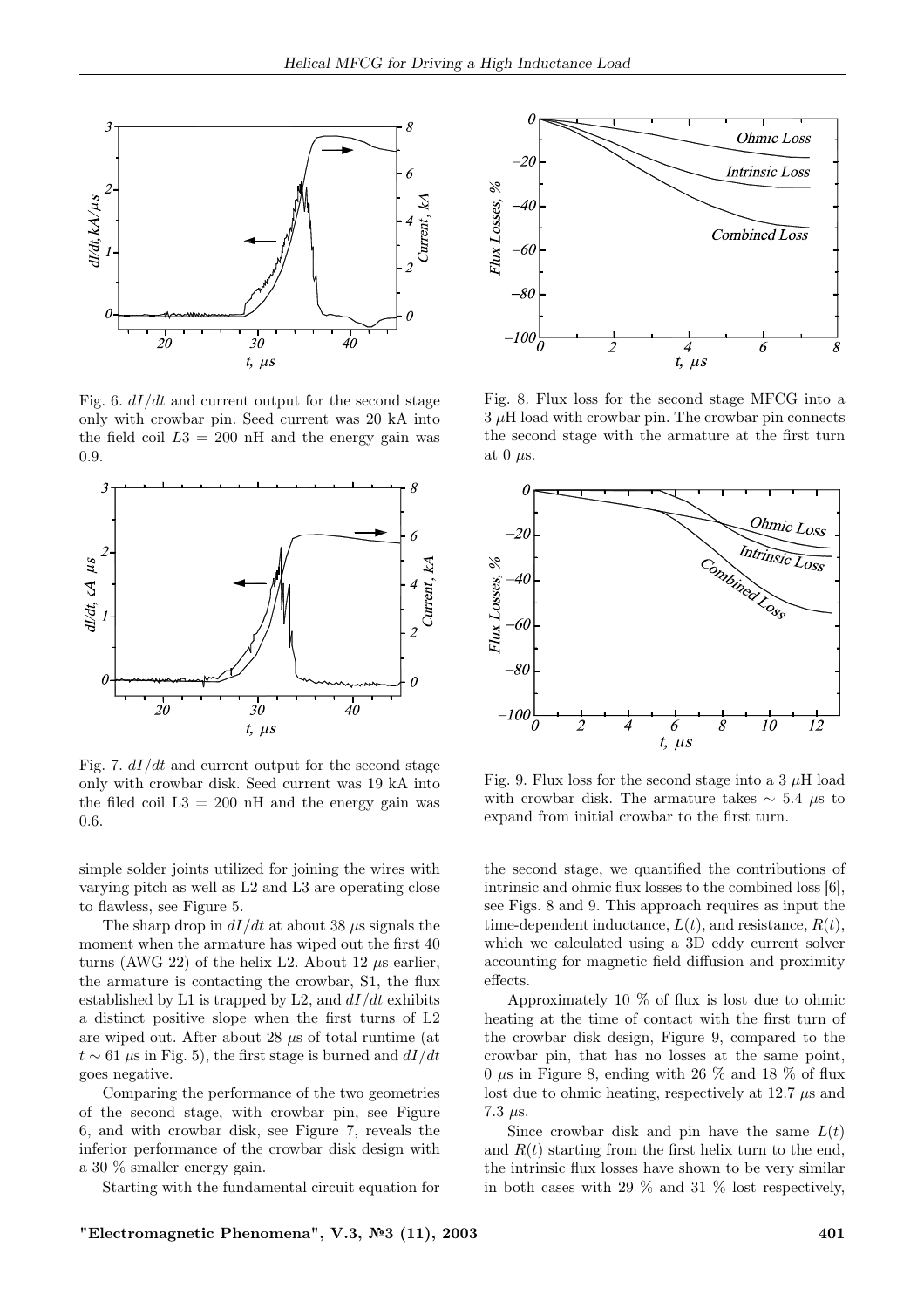

Fig. 10.  $dI/dt$  and current output for the complete 2 stage MFCG into a  $3 \mu$ H load. Seed current was  $2.5$  kA and the overall energy gain was 13.



Fig. 11. Magnetic flux density at 100 kHz with 10kA current. The 34 boxes at each side represent the secondary. Two boxes with 2.5 turns represent the primary.

Figures 8 and 9, since the intrinsic losses should be small up until the armature contacts the first coil turn [6].

Nevertheless, the experimental performance for the two geometries differs more than we can explain with our simple calculations. We believe that the reason for this is the heavy insulation of the crowbar disk as it is necessary to prevent early breakdown between crowbar and armature. Some of the energy will be lost into breaking down the insulation as the armature is sliding along the insulated crowbar disk. It should be noted that the secondary winding L4 of the voltage step-up transformer formed by L3–L4 is open circuited before crowbar, thus generating a high voltage stress between the crowbar and the armature.

As desired, the energy gain,  $G_E$ , of the first stage is relatively large, whereas stage 2 serves as voltage step-up with  $G_E \sim 1$ . The calculated  $\beta$  in the secondary was 0.670 and 0.675 for crowbar disk and pin respectively, which is as expected larger than 0.5 since we have to compensate for approximately 30 % coupling losses between L3 and L4. While the first stage behaves more like a conventional MFCG with high current and energy gains, the second stage exhibits small current amplifications of ∼ 5 and comparatively small experimental flux losses of ∼ 50 %, mainly due to the large load inductance driven. The effect of the large load,  $3 \mu$ H, connected to stage 2 is manifested in the current waveforms outputs in Figures 6, 7 and 10, which exhibits a large  $L/R$ time constant after generator burn. In contrast, stage 1 in Figure 5 shows a much smaller  $L/R$  constant (faster current decay), with the 300 nH load, which corresponds to the field coil L3 of the stage 2.

The crowbar pin configuration shown in Figure 2 has the disadvantage that at time  $\theta$   $\mu$ s the secondary winding has already lost  $\sim$  40 % of its volume for compression. Thus, as can be seen in equation (1), the potential current and energy amplification is relatively lower than the crowbar disk design since the initial inductance is 75 % smaller than the crowbar disk at the switching time 0  $\mu$ s. Figure 3 shows an abrupt drop in current and energy amplification at 5.4  $\mu$ s when the crowbar disk design is used. This drop is not visible in Figure 2 with crowbar pin, since the armature makes contact to the first turn at  $t = 0$   $\mu$ s. Only at the moment of contact between armature and first turn, the flux loss parameter is assumed to drop from a = 1 (no intrinsic loss) to  $\alpha \sim 0.8$ , see Eq. 1, thus accounting for the increased flux loss throughout armature-helix contact. In addition, for the crowbar disk neither the current nor the energy is amplified in the first 2.6  $\mu$ s and 3.2  $\mu$ s respectively until the conditions for amplification from equations (2) and (3) are met.

The same problem arises in the first stage, which was hence designed with a high initial inductance and small pitch, 40 x AWG 22 turns of L2, to achieve a high  $dL/dt$  even during the beginnings of generator operation. After these initial 40 turns, the pitch is increased to maintain the current density and avoid excessive induced voltages throughout the compression time that might lead to breakdown.

One more disadvantage for using a crowbar disk as S2, cf. Fig. 1, is that the staged MFCG becomes physically longer and more difficult to align. Most of the generators using the crowbar disk configuration have shown clocking problems due to misalignment, exhibiting inferior performance compared to the crowbar pin design. We chose the crowbar pin for our most successful staged MFCG design, a decision that was primarily based on the lower gain and the overall higher complexity of the second stage crowbar disk.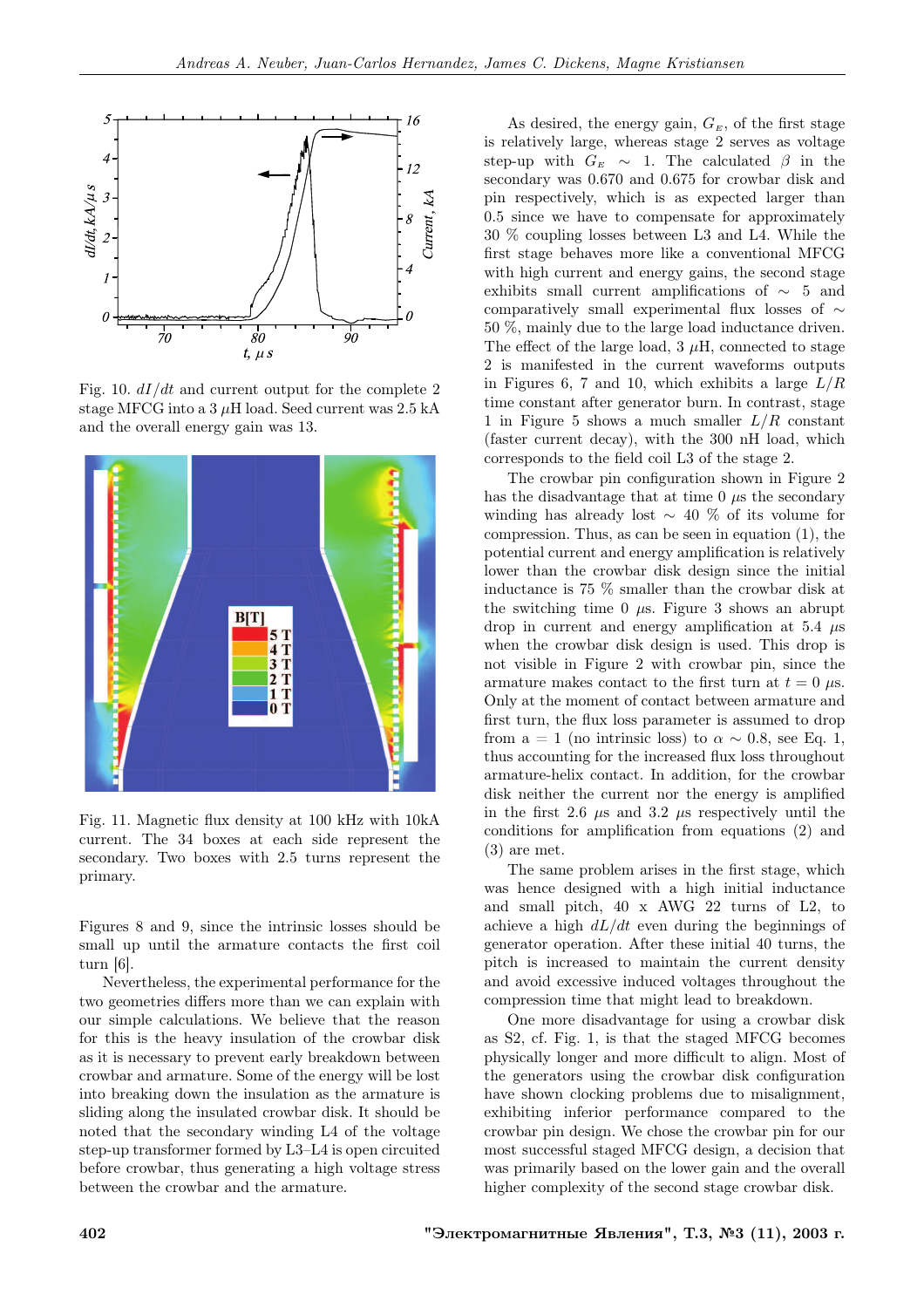#### 3.2. Dual Stage Tests

Based on the performance of the two stages separately, one might expect the overall energy gain of the complete generator being close to the product of the individual gains  $\sim$  18. However, we consider this as the maximum gain, since, as mentioned earlier, coupling due to the mutual inductance between stages can cause a smaller, 50 %, overall gain [3]. Hence, the energy gain for the staged MFCG was expected to be in the range from 9 to 18. We observed experimentally an energy gain of 13 for the complete staged generator, see Figure 10, which is only about 30 % lower than the maximum expected gain. The only change from the single stage tests was the  $\sim$  0.1 mm thicker Teflon insulation of the helix L3 that became necessary to avoid breakdown between the helices as well as between helix and armature at higher voltage levels (In the single-stage tests, PVC insulated wire was used).

The voltage gain for the staged generator from stage 1 to stage 2 is about 14, effectively stepping up the voltage from 1 kV to 14 kV in the second stage. Of course, higher seed currents will lead to higher output energy and higher output voltage. As long as the wire is not excessively heated by the current flow, the energy gain and the voltage gain will exhibit only little decrease. So far, we achieved a maximum output energy of 1,500 J and an output voltage of 30 kV with the staged generator running into a  $3 \mu$ H load. Figure 10 shows a current output of 15.2 kA into a 3  $\mu$ H load. The initial current supplied was 2.4 kA into a 9.4  $\mu$ H seed coil, L1, meaning that the overall final flux of the dual stage generator, 0.046 Wb, is twice the initial flux, 0.023 Wb, having an energy gain of  $\sim$  13.

Figure 11 shows the magnetic flux density distribution during the compression of the second stage when the armature reaches the helix. As this figure illustrates, the highest flux is produced at the contact point between the armature and the secondary winding where most of the intrinsic flux is lost. The magnitude of the magnetic flux density close to the secondary helix inside wall is 4 to 6 times larger at the contact point than at locations were the armature has little expanded [7].

While we have calculated the energy gain from the experiment using the final magnetic energy and the initial magnetic energy, it should be mentioned that the demand on prime energy could be considerably higher than the initial magnetic energy. Specifically, the ohmic resistance in the capacitor-inductor seed current circuit leads to non-negligible losses in the transfer from electric field energy in the capacitor to the seed current coil's magnetic field energy. Depending on the design, as much as  $50\%$  of the initial stored energy in the capacitor is lost. As a general rule, the capacitance should be chosen as small as possible and the charging voltage as large as possible. Of course there are limits to this as electrical breakdown between crowbar S1 and armature becomes an issue due to the voltage step-up between L1 and L2 if the charging voltage of the seed capacitor becomes too large. The use of  $SF_6$  was needed to avoid voltageinduced breakdown when stage 2 is switched. The energy loss from CS to L1 for our staged generator was about 25 %, resulting in an effective energy gain of ∼ 10 from stored energy in the capacitor to output magnetic field energy; a result that is comparable to MFCGs with somewhat larger working diameter [3].

#### 4. Conclusion

We have presented the detailed mechanical design of a staged magnetic flux compression generator, MFCG, utilizing magnetic flux trapping. The dual stage performance as well as the performance of the single stages separately have been discussed. The 250 mm long (51 mm helix diameter) MFCG has an energy gain of 13 into a  $3 \mu$ H load at an output energy of 1.5 kJ. Mostly due to the mutual inductance between the stages, the gain of the overall generator is about 30 % lower than the gain produced by the individually tested stages.

Manuscript received August 1, 2003

### References

- [1] Neuber A.A., Holt T.A., Hernandez J.-C., Dickens J.C., and Magne Kristiansen Geometry Impact on Flux Losses in MCGs // Ninth Intl. Conference on Megagauss Magnetic Field Generation and Related Topics, – Moscow - St. Petersburg: – July 7–14, 2002.
- [2] Cnare E.C., Kaye R.J., and Cowan M. An Explosive Generator of Cascaded Helical Stages. Proc. of the 3rd Int. Conf. on Megagauss Magnetic Field Generation and Related Topics – Moscow, Russia: Nauka: – 1984. – P. 50–56.
- [3] Leontyev A.A., Mintsev V.B., Ushnurtsev A.Ye., Fortov V.Ye. and Shurupov A.V. Two-Staged Magnetic Flux Compressors with Flux Trapping // Proc. of the 7th Int. Conf. on Megagauss Magnetic Field Generation and Related Topics. – Sarov, Russia: – August 5–10, 1996. – P. 322–326.
- [4] Chernyshev V.K., Zharinov, E.I., Kazakov, S.A., Busin, V.N., Vaneev, V.E. and Korotkov, M.I. Magnetic flux cutoffs in helical explosive magnetic generators // Proc. of the 2nd Int. Conf. on Megagauss Magnetic Field Generation and